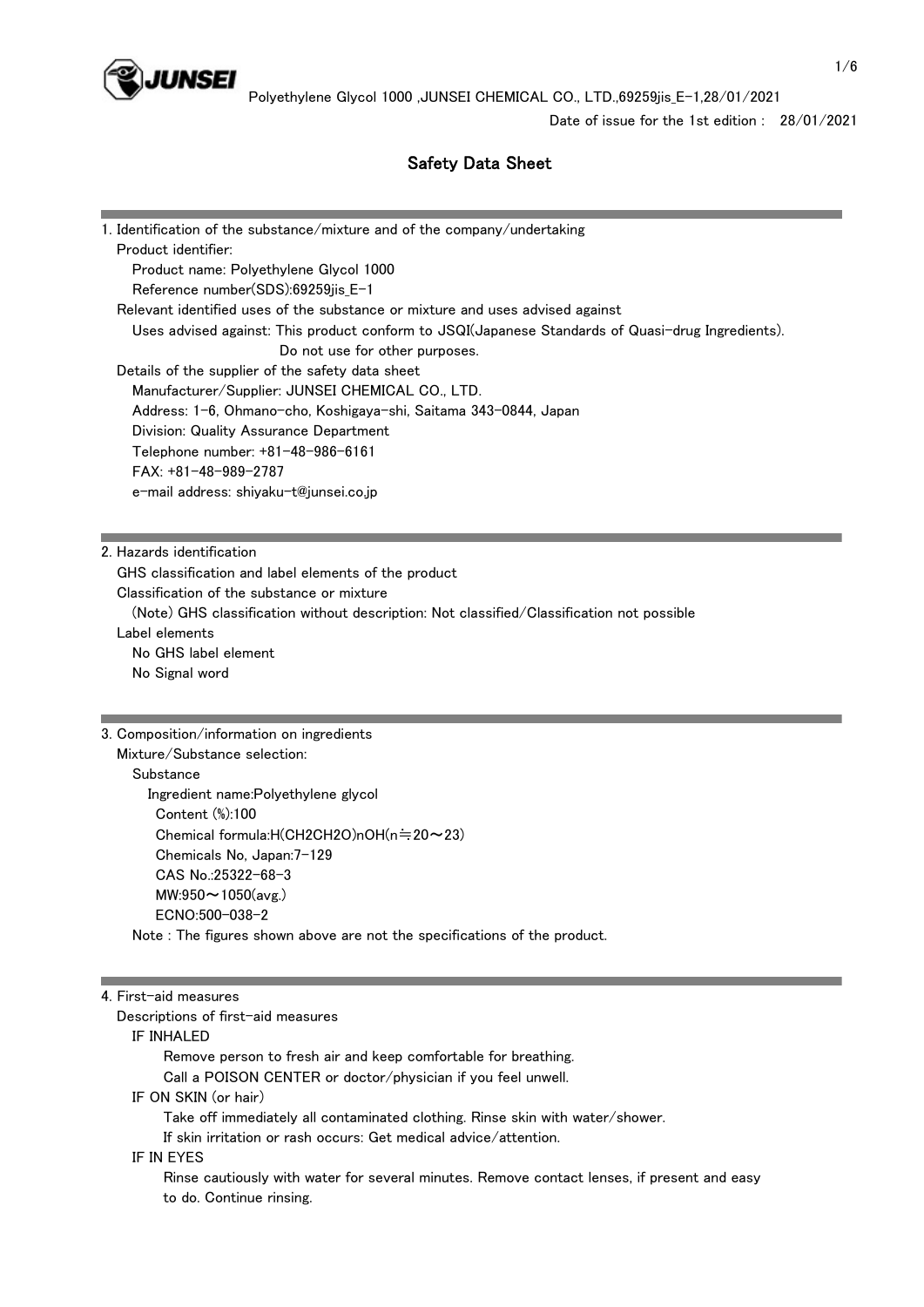

If eye irritation persists: Get medical advice/attention.

## IF SWALLOWED

Rinse mouth.

Call a POISON CENTER or doctor/physician if you feel unwell.

| 5. Fire-fighting measures                                                                 |
|-------------------------------------------------------------------------------------------|
| Extinguishing media                                                                       |
| Suitable extinguishing media                                                              |
| Use appropriate extinguishing media suitable for surrounding facilities.                  |
| Unsuitable extinguishing media                                                            |
| Unsuitable extinguishing media data is not available.                                     |
| Specific hazards arising from the substance or mixture                                    |
| Containers may explode when heated.                                                       |
| Fire may produce irritating, corrosive and/or toxic gases.                                |
| Advice for firefighters                                                                   |
| Specific fire-fighting measures                                                           |
| Evacuate non-essential personnel to safe area.                                            |
| Special protective equipment and precautions for fire-fighters                            |
| Wear fire/flame resistant/retardant clothing.                                             |
| Wear protective gloves/protective clothing/eye protection/face protection.                |
| Firefighters should wear self-contained breathing apparatus with full face peace operated |
| positive pressure mode.                                                                   |
|                                                                                           |
|                                                                                           |
| 6. Accidental release measures                                                            |
| Personnel precautions, protective equipment and emergency procedures                      |

Ventilate area until material pick up is complete.

Wear proper protective equipment.

Environmental precautions

Avoid release to headsprings, rivers, lakes, ocean and groundwater.

Methods and materials for containment and cleaning up

Sweep up, place in a bag and hold for waste disposal.

Preventive measures for secondary accident

Collect spillage.

### 7. Handling and storage

| Precautions for safe handling                                      |
|--------------------------------------------------------------------|
| Preventive measures                                                |
| (Exposure Control for handling personnel)                          |
| Avoid breathing dust/fume/gas/mist/vapors/spray.                   |
| (Protective measures against fire and explosion)                   |
| Keep away from heat/sparks/open flames/hot surfaces. - No smoking. |
| (Exhaust/ventilator)                                               |
| Exhaust/ventilator should be available.                            |
| (Safety treatments)                                                |
| Avoid contact with skin.                                           |
| Avoid contact with eyes.                                           |
| Safety Measures                                                    |
| Wear protective gloves, protective clothing or face protection.    |
| Use personal protective equipment as required.                     |

When using do not eat, drink or smoke.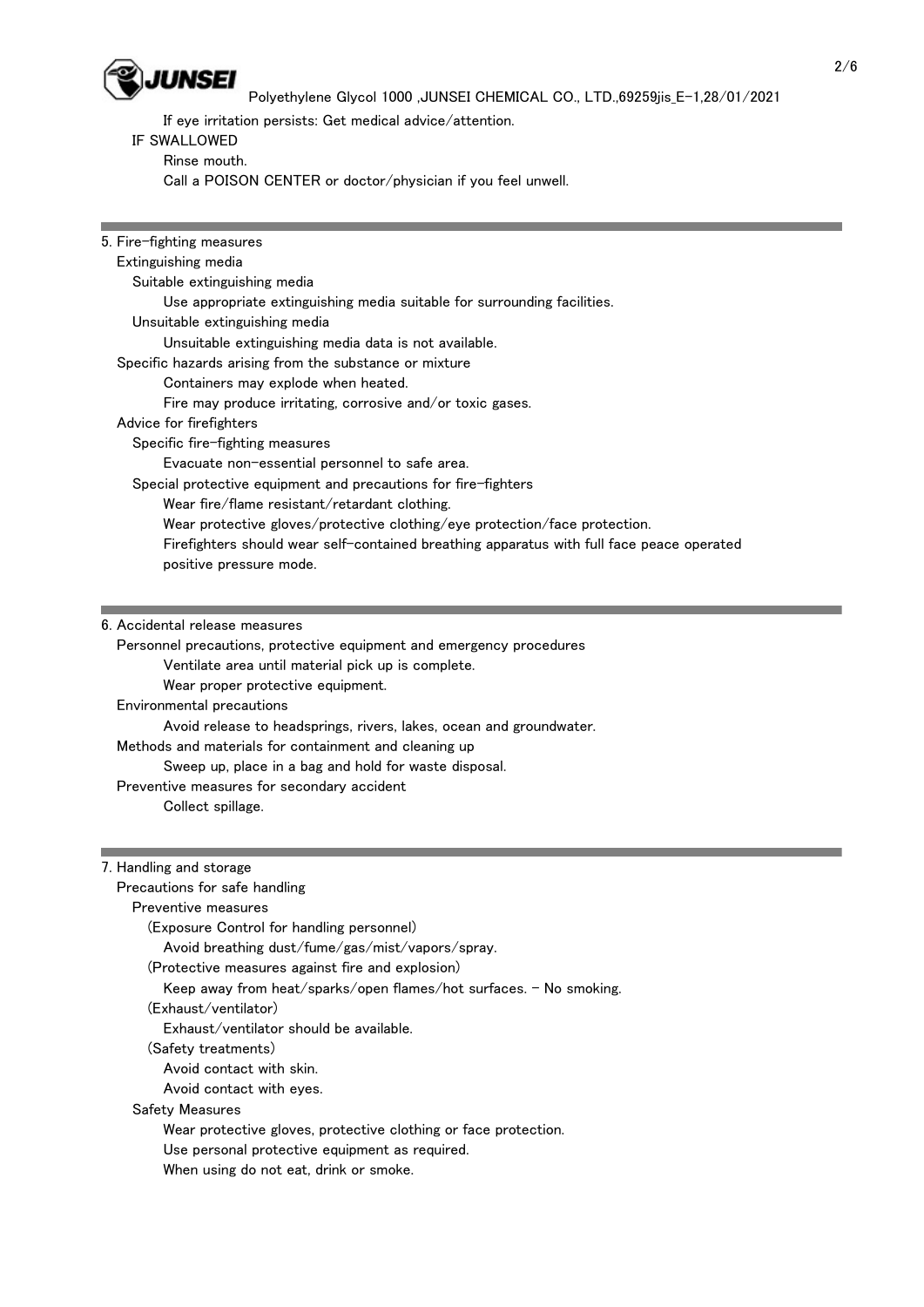

Any incompatibilities

Strong oxidizing agents should not be mixed with the chemicals.

Storage

Conditions for safe storage

Store in a well-ventilated place. Keep container tightly closed.

Keep cool. Protect from sunlight.

Container and packaging materials for safe handling data is not available.

Specific end use(s)

 See information in Section 7.1 and 7.2 for handling and storage recommendations. See Section 8 for exposure controls and personal protection recommendations.

8. Exposure controls/personal protection Control parameters Control value in MHLW is not available. Adopted value Adopted value in JSOH is not available. Adopted value in ACGIH is not available. Exposure controls Appropriate engineering controls Do not use in areas without adequate ventilation. Eye wash station should be available. Washing facilities should be available. Individual protection measures Respiratory protection Wear respiratory protection. Hand protection Wear protective gloves. Consult with your glove and/or personnel equipment manufacturer for selection of appropriate compatible materials. Eye protection Wear safety glasses with side-shields. Wear eye/face protection. Skin and body protection Wear impervious clothing and boots in case of repeated or prolonged treatment. 9. Physical and Chemical Properties

 Information on basic physical and chemical properties Physical state: Solid(vaseline or wax) Color: White Odor: Slight characteristic odor Odor threshold data is not available. Melting point/Freezing point: 35~45℃(Freezing point) Boiling point or initial boiling point data is not available. Boiling range data is not available. Flammability (gases, liquids and solids) data is not available. Lower and upper explosion limit/flammability limit data is not available. Flash point data is not available. Auto-ignition temperature data is not available. Decomposition temperature data is not available. Self-Accelerating Decomposition Temperature/SADT data is not available. pH:  $4.0 \sim 7.0$  (50g/L, 25°C)

Dynamic viscosity data is not available.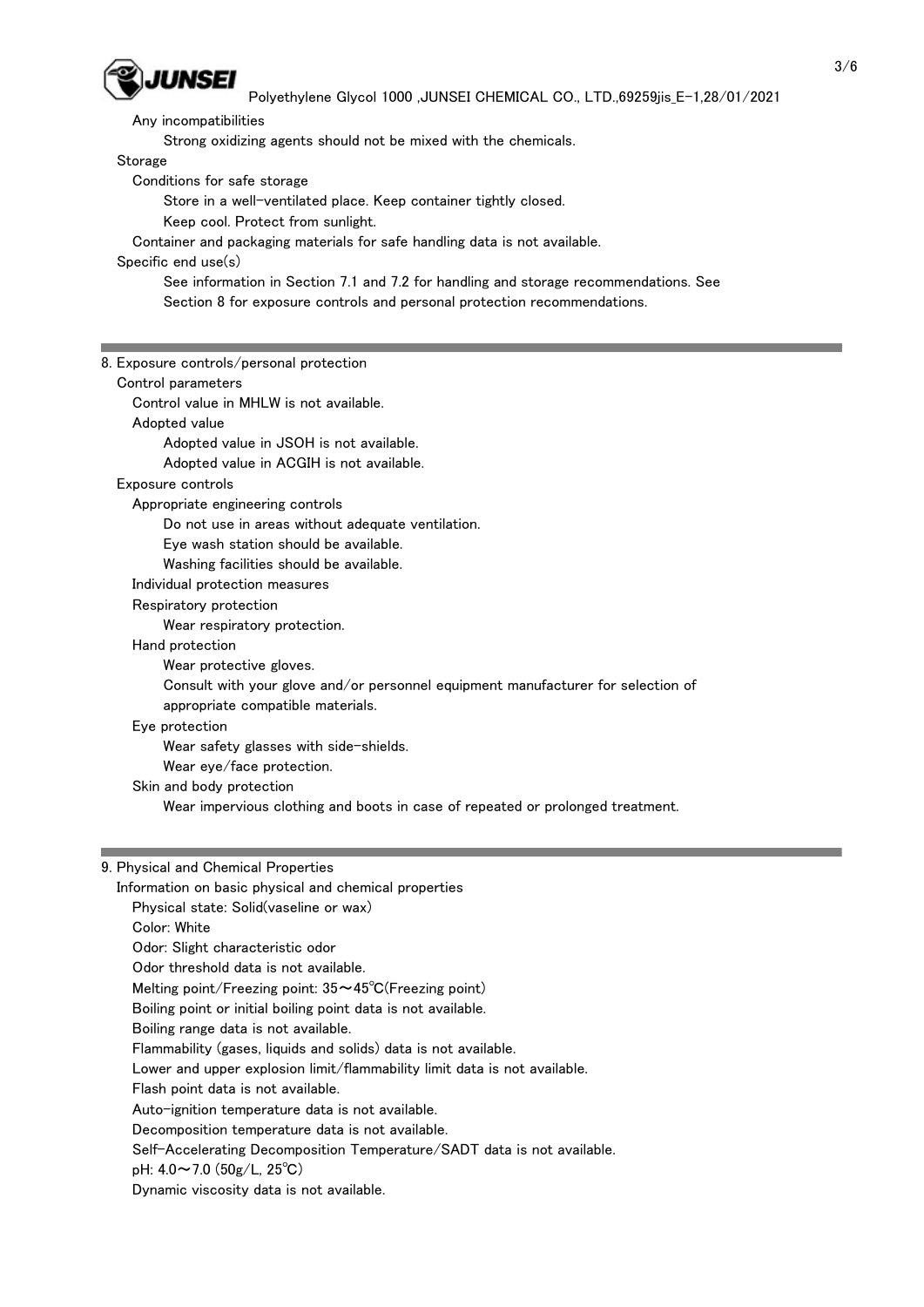

 Kinematic viscosity data is not available. Solubility: Solubility in water: Soluble Solubility in solvent: Soluble in many organic solvents. n-Octanol/water partition coefficient data is not available. Vapor pressure data is not available. Vapor density data is not available. VOC data is not available. Evaporation rate data is not available. Density and/or relative density data is not available. Relative vapor density (Air=1) data is not available. Relative density of the Vapor/air - mixture at  $20^{\circ}C$  (Air = 1) data is not available. Critical temperature data is not available. No Particle characteristics data is not available.

10. Stability and Reactivity

**Reactivity** 

Reactivity data is not available.

Chemical stability

Stable under normal storage/handling conditions.

Possibility of hazardous reactions

Possibility of hazardous reactions data is not available.

Conditions to avoid

Contact with incompatible materials.

Open flames. Heat.

Incompatible materials

Strong oxidizing agents

Hazardous decomposition products

Carbon oxides

11. Toxicological Information Information on toxicological effects Acute toxicity Acute toxicity (Oral), Product rat LD50 = 44200 mg/kg (HSDB) Irritant properties Skin corrosion/irritation data is not available. Serious eye damage/irritation data is not available. Allergenic and sensitizing effects data is not available. Mutagenic effects data is not available. Carcinogenic effects data is not available. Reproductive toxicity data is not available. **STOT** STOT-single exposure data is not available.

 STOT-repeated exposure data is not available. Aspiration hazard data is not available.

12. Ecological Information **Ecotoxicity** 

Ecotoxicity data is not available.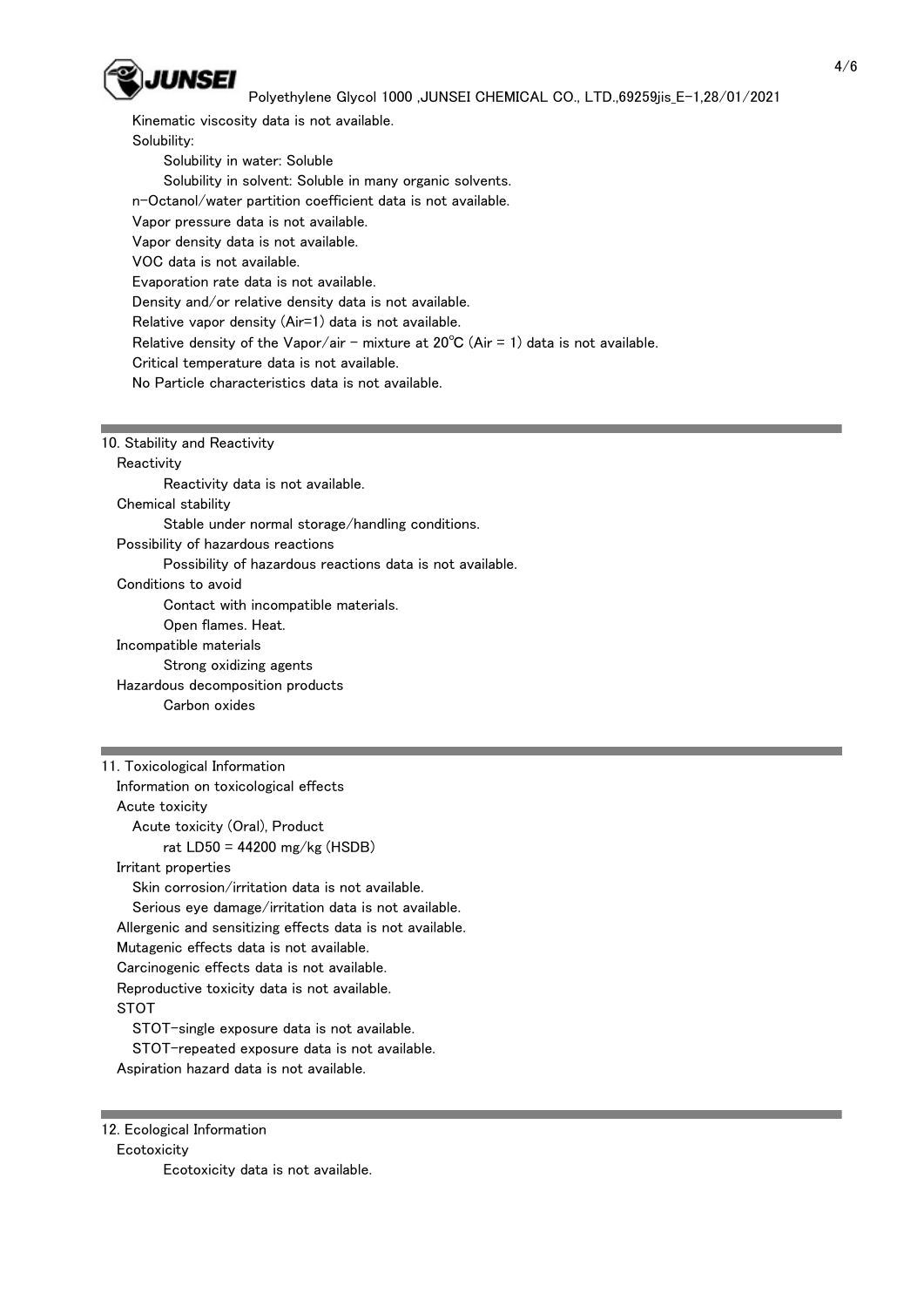

Persistence and degradability

Persistence and degradability data is not available.

Bioaccumulative potential

Bioaccumulative potential data is not available.

Mobility in soil

Mobility in soil data is not available.

Other adverse effects

Ozone depleting chemical data is not available.

13. Disposal considerations

 Description of waste residues and information on their safe handling and methods of disposal, including the disposal of any contaminated packaging

Waste treatment methods

Dispose of contents/container in accordance with local/national regulation.

### 14. Transport Information

UN No., UN CLASS

 UN No. or ID No.: Not applicable UN Proper Shipping Name : Not applicable Class or division (Transport hazard class) : Not applicable Packing group : Not applicable Not applicable to IMDG Code Not applicable to IATA Dangerous Goods Regulations Environmental hazards MARPOL Annex III - Prevention of pollution by harmful substances Marine pollutants (yes/no) : no Maritime transport in bulk according to IMO instruments Noxious Liquid ; Cat. Z Polyethylene glycol(Z-120)

#### 15. Regulatory Information

 Safety, health and environmental regulations/legislation specific for the substance or mixture Chemicals listed in TSCA Inventory

Polyethylene glycol

Other regulatory information

 We are not able to check up the regulatory information with regard to the substances in your country or region, therefore, we request this matter would be filled by your responsibility.

 Regulatory information with regard to this substance in your country or in your region should be examined by your own responsibility.

 Ensure this material in compliance with federal requirements and ensure conformity to local regulations.

 Regulatory information in this section are limited to intentional ingredient(s), but does not contain information on non-intentional ingredients or impurities which are not informed by supplier(s).

Chemical safety assessment

Advice on safe handling for this product can be found in sections 7 and 8 of this SDS.